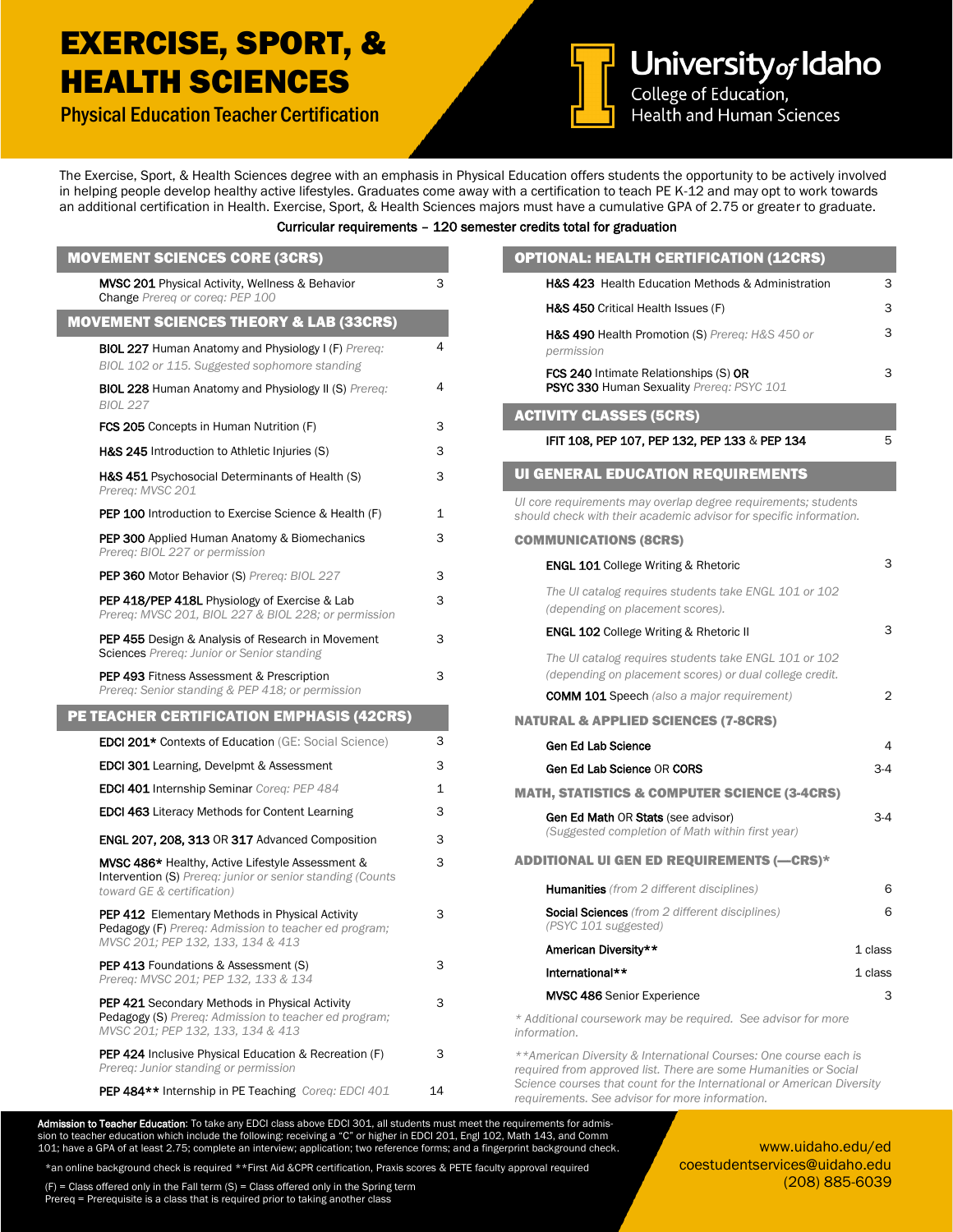## EXERCISE, SPORT, & HEALTH SCIENCES

Physical Education Teacher Certification



University of Idaho<br>College of Education,<br>Health and Human Sciences

### Sample Four-Year Plan 2021-2022

|                               | <b>FRESHMAN FALL (15CRS)</b>                                                                |              |                     | <b>FRESHMAN SPRING (16CRS)</b>                                                                                               |                |
|-------------------------------|---------------------------------------------------------------------------------------------|--------------|---------------------|------------------------------------------------------------------------------------------------------------------------------|----------------|
| <b>PEP 100</b>                | Introduction to Exercise Science & Health (F)                                               | $\mathbf{1}$ | <b>EDCI 201</b>     | Contexts of Education* (GE: Social Science)                                                                                  | 3              |
| <b>PEP 132</b>                | Skill & Analysis of Striking & Net/Wall Activities (F)                                      | 1            | PEP 107 &<br>133    | Movement Fundamentals and Skill Analysis (S)                                                                                 | $\overline{2}$ |
| <b>ENGL 101</b>               | College Writing and Rhetoric I                                                              | 3            | <b>ENGL 102</b>     | College Writing and Rhetoric II                                                                                              | 3              |
| Soc Sci                       | GE: Social Science (PSYC 101 suggested)                                                     | 3            | <b>COMM 101</b>     | <b>Fundamentals of Public Speaking</b>                                                                                       | 2              |
| <b>BIOL 102 &amp;</b><br>102L | <b>Biology and Society (GE: Science)</b>                                                    | 4            | <b>MVSC 201</b>     | Phys Act & Beh Change Prereq or coreq: PEP 100                                                                               | 3              |
| <b>MATH</b>                   | General Education Math (MATH 143 suggested)                                                 | 3            | <b>Humanities</b>   | <b>General Education Humanities</b>                                                                                          | 3              |
|                               | <b>SOPHOMORE FALL (14CRS)</b>                                                               |              |                     | <b>SOPHOMORE SPRING (16CRS)</b>                                                                                              |                |
| <b>BIOL 227</b>               | Human Anatomy and Physiology I (F) Prereq: BIOL<br>102 or 115. Suggested sophomore standing | 4            | <b>BIOL 228</b>     | Human Anatomy and Physiology II (S) Prereq:<br><b>BIOL 227</b>                                                               | 4              |
| <b>EDCI 301</b>               | Learning, Development & Assessment                                                          | 3            | <b>Humanities</b>   | <b>General Education Humanities</b>                                                                                          | 3              |
| <b>FCS 205</b>                | Concepts in Human Nutrition (F) (GE: Science)                                               | 3            | <b>H&amp;S 245</b>  | Introduction to Athletic Injuries (S)                                                                                        | 3              |
| <b>PEP 134</b>                | Skill & Analysis of Rec & Outdoor Activities (F)                                            | 1            | <b>PEP 360</b>      | Motor Behavior (S) Prereq: BIOL 227                                                                                          | 3              |
| International                 | <b>General Education International</b>                                                      | 3            | <b>Am Diversity</b> | <b>General Education American Diversity</b>                                                                                  | 3              |
|                               | <b>JUNIOR FALL (16CRS)</b>                                                                  |              |                     | <b>JUNIOR SPRING (15CRS)</b>                                                                                                 |                |
| $ENGL -$                      | <b>Advanced Composition</b>                                                                 | 3            | <b>H&amp;S 451</b>  | Psychosocial Determinants of Health (S)<br>Prereg: MVSC 201                                                                  | 3              |
| <b>IFIT 108</b>               | Water-Based Sports & Fitness Activities                                                     | 1            | <b>MVSC 486</b>     | Healthy, Active Lifestyle Assessment &<br>Intervention (S) Prereg: junior or senior                                          | 3              |
| PEP 418 &<br><b>PEP 418L</b>  | Physiology of Exercise & Lab Prereq: MVSC 201,<br>BIOL 227, BIOL 228 or permission          | 3            | Elective            | Elective to reach 120 credits                                                                                                | 3              |
| <b>PEP 424</b>                | Inclusive Physical Education & Recreation (F)<br>Prereq: Junior standing or permission      | 3            | <b>PEP 413</b>      | Foundations & Assessment (S) Prereq: MVSC<br>201; PEP 132, 133, 134                                                          | 3              |
| <b>PEP 300</b>                | Applied Human Anatomy & Biomechanics<br>Prereq: BIOL 227 or permission                      | 3            | <b>PEP 421</b>      | Secondary Methods in Physical Activity (S)<br>Prereq: Admissions to teacher ed program; MVSC<br>201; PEP 132, 133, 134 & 413 | 3              |
| Elective                      | Elective to reach 120 credits                                                               | 3            |                     |                                                                                                                              |                |
|                               | <b>SENIOR FALL (15CRS)</b>                                                                  |              |                     | <b>SENIOR SPRING (15CRS)</b>                                                                                                 |                |
| <b>EDCI 463</b>               | Literacy Methods for Content Learning<br>Prereq or coreq: EDCI 302 permission               | 3            | <b>EDCI 401</b>     | Internship Seminar<br>Coreq: PEP 484 or permission                                                                           | $\mathbf{1}$   |
| Elective                      | Elective to reach 120 credits                                                               | 3            | <b>PEP 484</b>      | Internship in Physical Education Teaching<br>Coreg: EDCI 401                                                                 | 14             |
| <b>PEP 412</b>                | Elementary Methods in Physical Activity Pedagogy (F)                                        | 3            |                     |                                                                                                                              |                |
| <b>PEP 455</b>                | Design & Analysis of Research in Movement<br>Sciences Prereq: junior or senior standing     | 3            |                     |                                                                                                                              |                |
| <b>PEP 493</b>                | Fitness Assessment & Prescription<br>Prereq: senior, PEP 418/418L or permission             | 3            |                     |                                                                                                                              |                |

\*an online background check is required

\*\*ACT, SAT, or COMPASS Scores will place student in English and Math

 $(F)$  = Class offered only in the Fall term  $(S)$  = Class offered only in the Spring term Prereq = Prerequisite is a class that is required prior to taking another class

www.uidaho.edu/ed coestudentservices@uidaho.edu (208) 885-6039